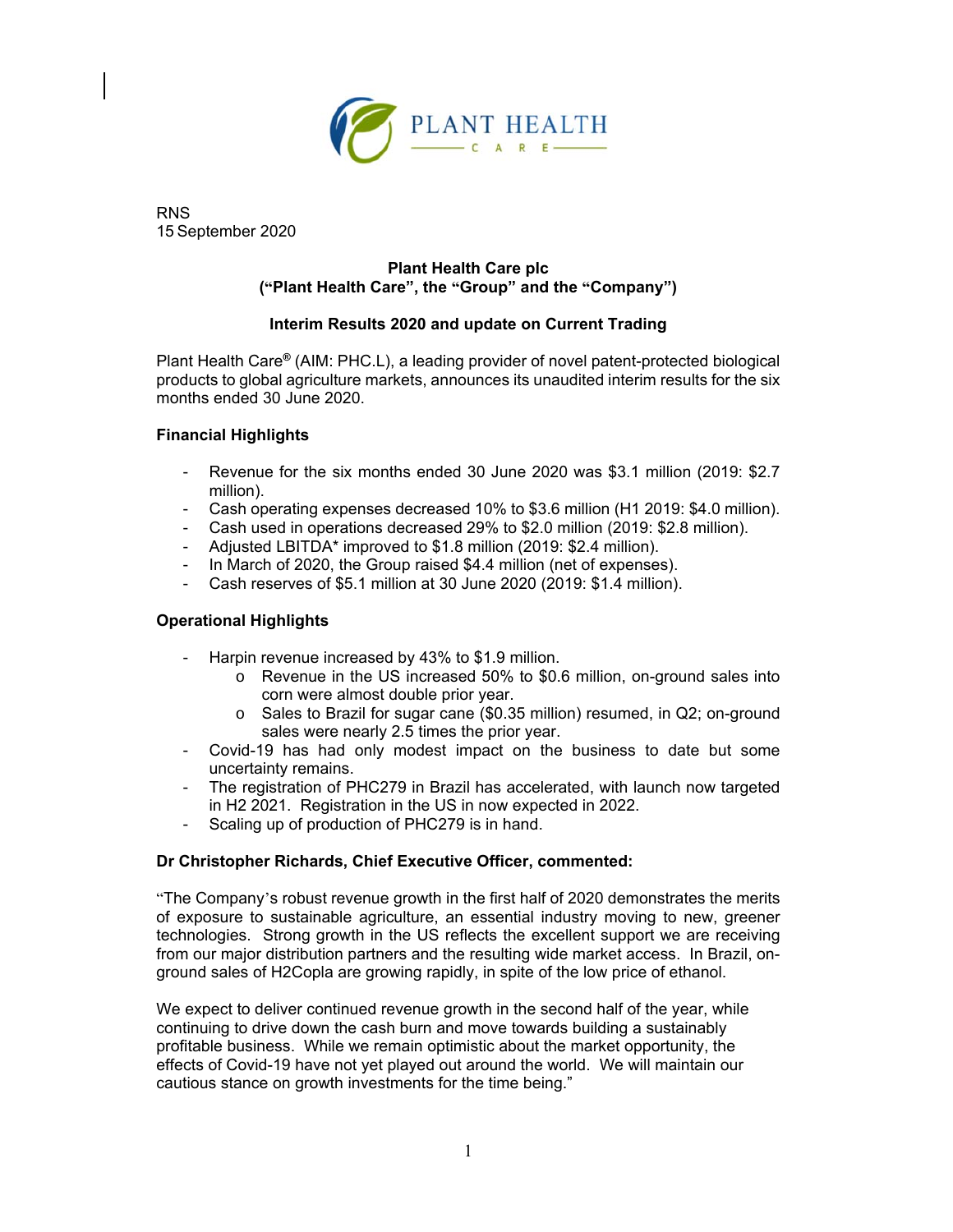` \*LBITDA: loss before interest, tax, depreciation, amortisation, shared-based payments and intercompany currency adjustments.

*In this document, references to "the Company" are to Plant Health Care plc. References to "Plant Health Care", "the Group", "we" or "our" are to Plant Health Care plc and its subsidiaries and lines of business, or any of them as the context may require. The Plant Health Care name and logo, Myconate, and Innatus and other names and marks appearing herein and on company literature are trademarks or trade names of Plant Health Care. All other third-party trademark rights are acknowledged.*

This announcement contains inside information for the purposes of Article 7 of EU Regulation 596/2014

**Plant Health Care plc**  Chris Richards - Chief Executive Officer Jeffrey Hovey - Chief Financial Officer

+1 919 926 1600

**Arden Partners plc – Nomad and Broker** John Llewellyn-Lloyd / Dan Gee-Summons +44 (0) 20 7614 5900

Company website: www.planthealthcare.com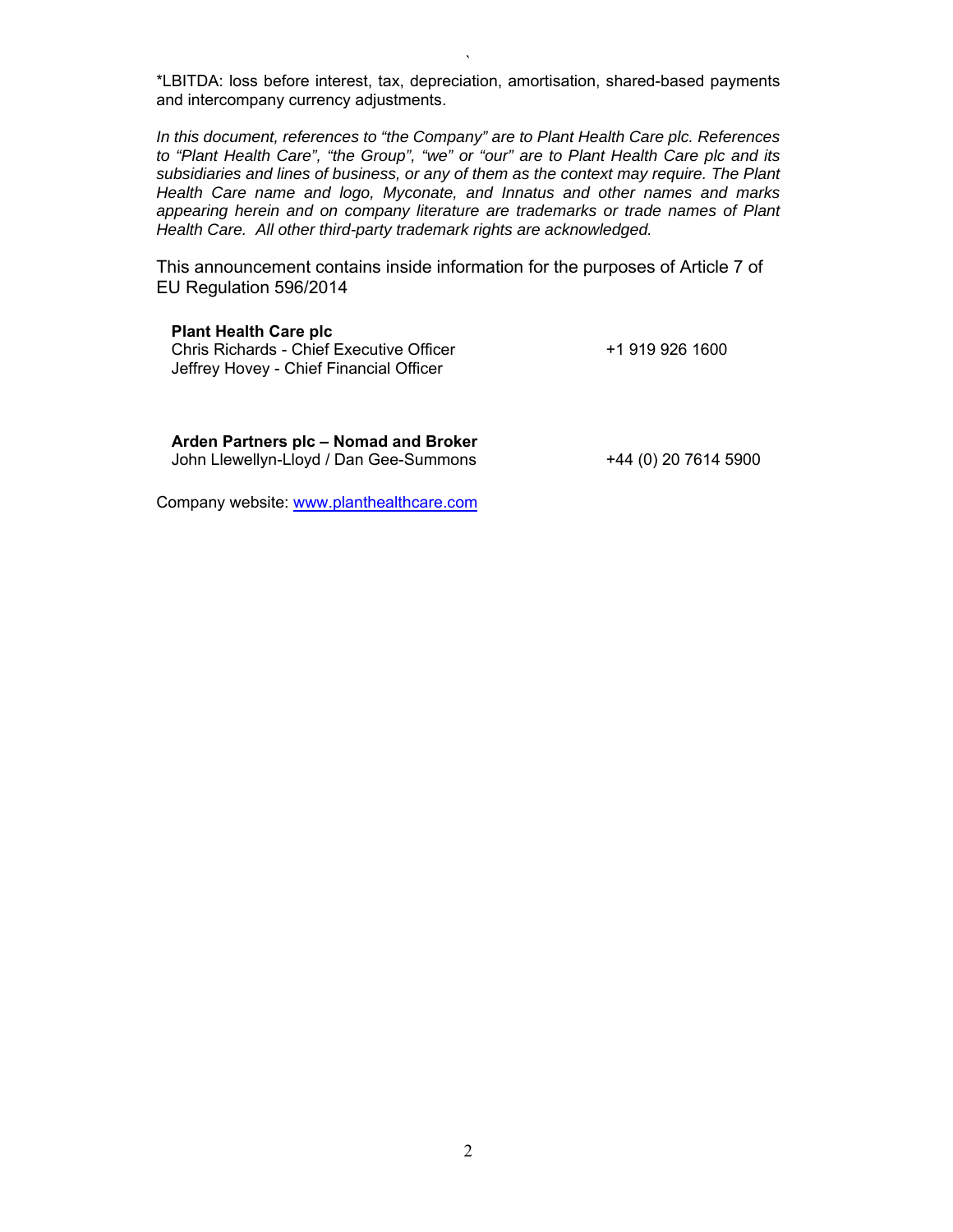## **Chief Executive Officer's statement**

## **Introduction**

Plant Health Care is at the heart of the movement towards sustainable food production. Our core products are derived from naturally occurring proteins, which stimulate plant growth. They provide growers with higher yield and better quality crops, while having much lower impact on the environment than conventional agricultural chemicals.

`

The heart of our Commercial business is Harpin  $\alpha\beta$ , which offers remarkable benefits to farmers in a wide range of crops. We have reached new agreements with major distributors in large target crops over the last three years. Resulting launches are starting to deliver increased on-ground sales, which will bring more consistent, balanced and profitable revenue growth.

In New Technology, PRE*tec* is a novel, environmentally friendly approach to growing crops more sustainably. PRE*tec* peptides can be thought of as 'vaccines for plants' they stimulate the plants' natural defence systems and result in improved crop yield and quality. Research on PREtec started in 2012, with a cumulative investment since then of more than \$20 million. The Company is now poised to launch the first products from a broad pipeline of PRE*tec* peptides, targeting markets which have a value of greater than \$5 billion. The Company has developed a global scientific lead in the use of peptides for agriculture, with the first patents now granted in the US.

As we move to launch the first of many PRE*tec* products, we are seeking regulatory approvals in Brazil and the USA. In parallel, we are working to define routes to market and establish low cost manufacture.

Our aim is to take the Group to cash positive quickly, while investing to drive sales growth and launch the first products from the PRE*tec* platform. The Board expects to begin the monetisation of PRE*tec* intellectual property in 2022.

## **Commercial Products**

Our Commercial business markets our proprietary products Harpin  $\alpha$ β and Myconate® worldwide through distributors and also distributes complementary third-party products alongside our own products in Mexico. Harpin-based products are well established in certain niche markets, with more recent expansion into large crops. We now have access to markets covering more than 30 million hectares, with strong, committed partners. Since their launch, our commercial products have taken longer to gain predicted revenue growth; however, the Directors believe that the foundations for steady growth in its products are now in place.

During the first half of 2020, overall product sales were \$3.1 million (H1 2019: \$2.7 million). Sales of Harpin  $\alpha\beta$  increased by 43% (48% in constant currency) to \$1.9 million. The gross margin increased to 59% (2019: 57%) due to the increased sales of Harpin  $\alpha\beta$  and the reduced proportion of third-party sales.

Sales in the US increased by 50% to \$0.6m (H1 2019: \$0.4 million), on demand from our major distribution partners for both specialty crops and corn.

In US corn, the seed treatment product based on Harpin  $\alpha\beta$  results in the crop emerging from the ground taller and more robustly than untreated corn. We understand that onground sales were more than double those in 2019.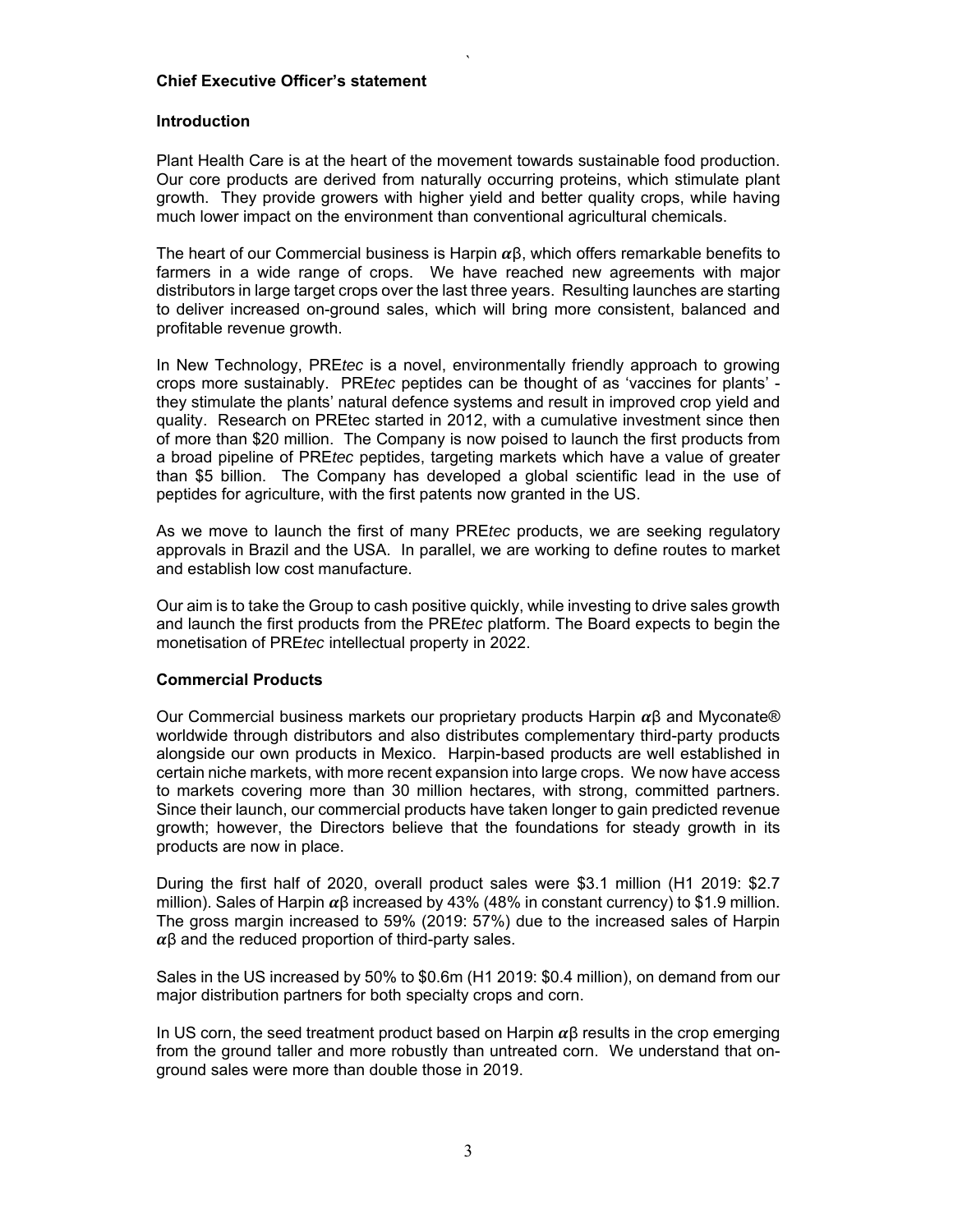In specialty crops in the US, our partner Wilbur-Ellis is promoting the Employ® Harpin  $\alpha$ β product in many fruit and vegetable crops, where it improves yield and quality. Thanks to Wilbur-Ellis's strong presence across the nation, the product is now reaching more growers than before. We understand that on-ground sales increased significantly compared with 2019.

`

In Brazil, our partner Coplacana launched the H2Copla Harpin  $\alpha\beta$  product in 2018. Demonstration trials over the last four years have shown a remarkable average yield increase of more than 20%. On-ground sales of H2Copla in the first half of 2020 were nearly 2.5 times those in the same period of 2019. Given the collapse of ethanol prices, this is an excellent performance. Sales of Harpin  $\alpha$  to Coplacana resumed (\$0.35m) as their inventory reduces.

Sales in EMEAA increased by 9% (12% in constant currency). In the UK, sales into the UK amenity market were significantly impacted by Covid-19 but sales into the potato market doubled from 2019 levels. Sales in Spain increased 29% (32% in constant currency) through increased sales into the citrus and rice markets. Sales through our Spanish subsidiary expanded into the citrus and grape markets in Peru and Chile.

Sales in Mexico decreased by 14% (4% in local currency); reduced domestic demand for fresh fruit and vegetables due to Covid-19 impacted sales. Sales of Harpin  $\alpha\beta$  were \$0.2 million (2019: \$0.3 million); third party sales were \$1.2 million (2019: \$1.3 million).

In recent years, sales by Plant Health Care have not always been well matched to onground sales and this has led to in-market inventories which have obscured under-lying growth of sales to growers. Closer relationships with our distribution partners are now giving us much better visibility of on-ground sales. This will drive supply chain efficiencies and should lead to more consistent growth in our revenues.

## **New Technology**

## *Plant Response Elicitor technology (PREtec)*

PRE*tec* is a platform technology, with the potential to generate many products, offering a wide range of specific grower benefits. These 'vaccines for plants' act by stimulating the plant's own natural defence mechanisms. Inspired by natural proteins, these peptides can be customised to target features such as growth promotion, disease resistance or drought stress. Since 2012, our research efforts have brought forward six lead products, from three major platforms. The Innatus 3G platform targets growth and disease resistance. The T-Rex 3G platform targets nematode defence, while the Y-Max 3G platform delivers increase yield and growth. Our aim over the next three years is to launch the first products from these platforms, before investing further to expand the product range. Development work continues with partners in the US and Brazil, in parallel with seeking regulatory approvals.

## *Launching the first PREtec products*

Encouraging progress has been made during H1 2020 towards the first product launches, which are expected to be in Brazil and the USA. PHC279, an Innatus 3G peptide, is likely to be the first product to be launched. Plans are advancing to achieve product registrations, to secure distribution partners and to manufacture for launch. The timing of product launches will depend on achieving product registrations in the target markets, alongside establishing distribution contracts and low-cost manufacturing. Securing intellectual property in parallel will protect the value of the business.

*PHC279 – a revolutionary new seed treatment for ASR control*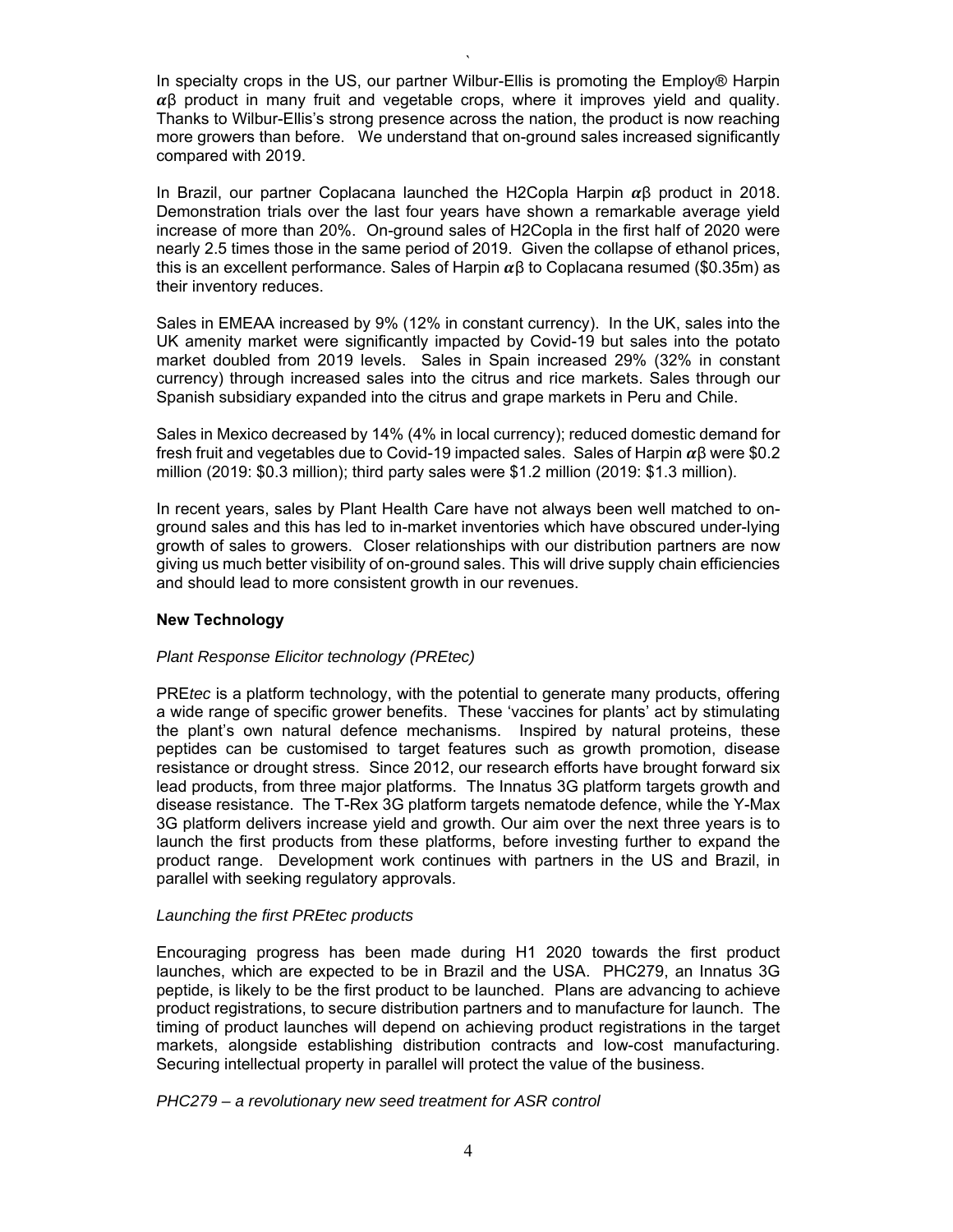Brazil is the world's largest exporter of soybeans, with some 36 million hectares planted in 2019. One of the challenges of producing soybeans in Brazil is Asian Soybean Rust (ASR), which can be a devastating disease. Growers spent \$2.1 billion in 2017 on soybean fungicides in Brazil. With increasing regulatory scrutiny of the safety of chemical fungicides, the use of biological products such as PHC279 is growing rapidly: sales of biological inputs and biopesticides for the soybean crop in Brazil totalled US\$200 million in the 2019-20 season, a 30% rise compared to the previous season.

`

Similar to last year, PHC279 demonstrated strong performance this season in field trials in Brazil as a soybean seed treatment. Compared to a standard foliar fungicide programme alone, the addition of a PHC279 seed treatment improved disease control by an average of 8% to 14% across the rates evaluated and increased yield by 3.6% to 5.1%, with some sites reporting increases in yield as great as 27%.

These promising results support the launch of PHC279 as a truly revolutionary biological seed treatment for ASR control. The product has the potential both to reduce significantly the use of toxic fungicides and to increase growers' productivity.

The Company submitted PHC279 for regulatory approval in Brazil in October 2019 and it is progressing well through the process. Assuming PHC279 receives regulatory approval, the Company is now planning on launching PHC279 in soybeans in Q4 2021, one year earlier than previously forecast. Discussions are underway to market PHC279 through one or more distributors in Brazil.

#### *PHC279 development in the USA*

In June of this year, the EPA (the US Environmental Protection Agency) approved the registration of the first PRE*tec* peptide, PHC398, as a biopesticide. This important milestone paves the way for an accelerated, low cost path to registration of other PRE*tec* peptides. The EPA has now provided an initial review of the Company's application for the registration of its next peptide, PHC279, for disease control in a wide range of row crops and fruit and vegetable crops. They requested some additional studies; approval is now expected in mid-2022.

Together with potential distribution partners, we are evaluating several products based on PHC279. Trials this season continue to evaluate the potential of PHC279 in corn and vegetables. Last season, when PHC279 was applied together with a leading chemical fungicide, it significantly improved control of two key corn diseases compared to the fungicide treatment alone, and yields were increased by as much as 26 bushels per acre depending on application timing. Given that 92 million acres of corn were planted in the US in 2020, the economic opportunity for an effective corn treatment is considerable.

#### *Further PREtec products in development*

While PHC279 is the most advanced peptide in development, other peptides are also progressing towards launch. PHC949, from the T-Rex 3G nematode control platform, continues to show strong results in PHC's and partner's field trials in specialty and row crops.

PHC404, another peptide from the Innatus 3G platform has shown strong yield benefits in almond trees in California.

PHC414, from the Y-Max 3G platform, is showing promise as a biostimulant, promoting yield and quality in a range of fruit and vegetable crops. As episodes of severe drought and high temperatures become more frequent across the globe, products such as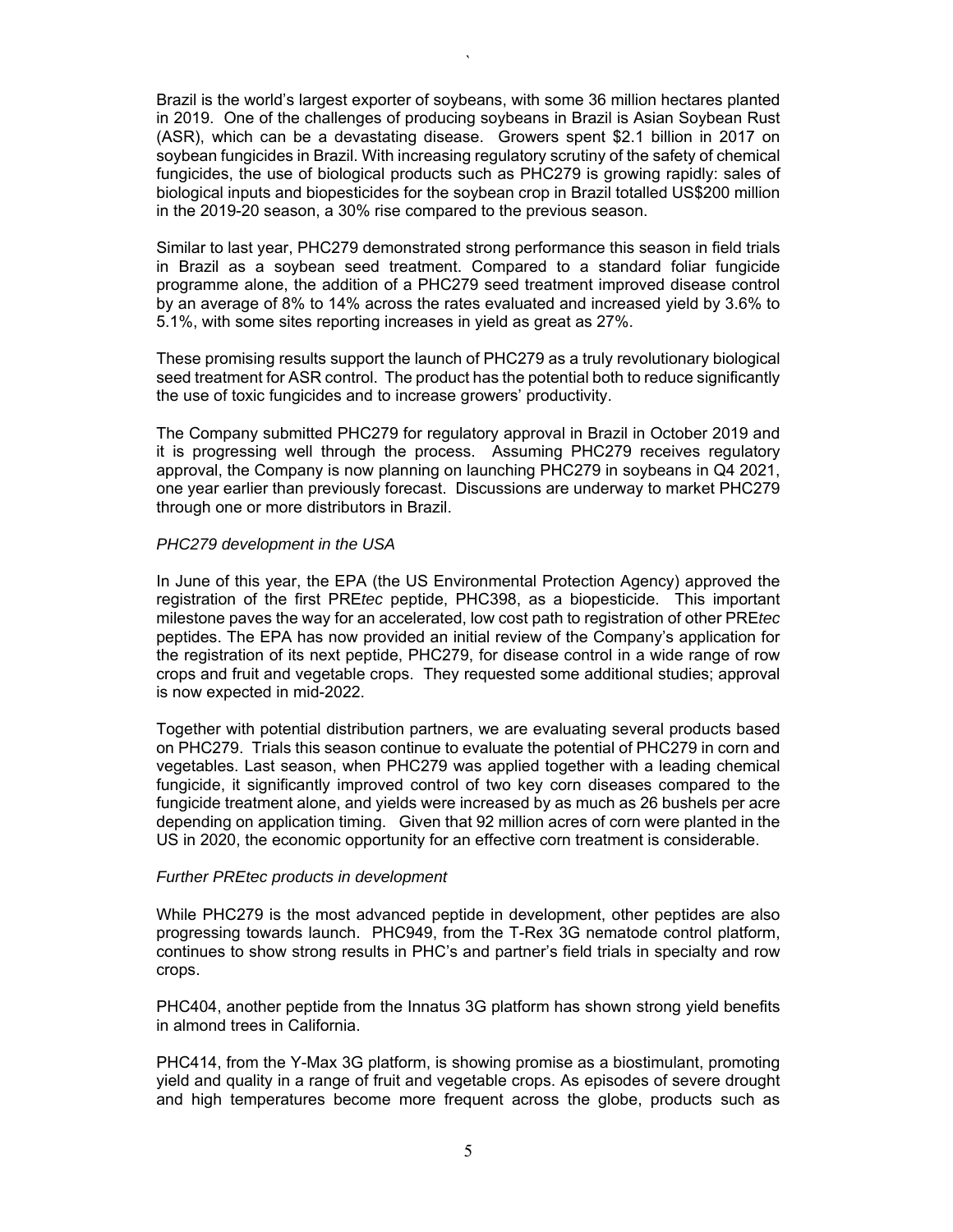` PHC414 that help plants manage abiotic stress are expected to play an increasing role in sustaining agricultural production.

## *Manufacturing PREtec peptides*

Scaling up of PHC279 manufacture at Penn State University has been achieved during the first half of 2020. The promise of a low cost of goods is being delivered. With the target of a Brazil launch being brought forward by one year, initial launch quantities of PHC279 will be produced at Penn State's facility. We are now engaging with several potential toll manufacturers of PRE*tec* peptides and expect to have commercial scale production of PHC279 in place by 2022.

We continue to advance the laboratory efficiency of production of other peptides in our pipeline, as both granule and liquid formulations. Scale-up work with Penn State on the next PRE*tec* peptides in the pipeline has been initiated.

## *Intellectual property*

Plant Health Care has filed more than 50 patent applications worldwide for its PRE*tec* peptide technology since 2012. The first of these patents has been granted by the US Patent and Trademark Office (USPTO). Additional patents are expected to be granted prior to the end of the year, providing protection for a large number of PRE*tec* peptides in a wide range of agricultural uses in key countries around the world.

## **Summary of financial results**

Financial highlights for the six months ended 30 June 2020, with comparatives for the six months ended 30 June 2019, are set out below:

|                                | 2020<br>\$'000 | 2019<br>\$'000 |
|--------------------------------|----------------|----------------|
| Revenue                        | 3,100          | 2,684          |
| Gross profit                   | 1,814          | 1,526          |
| Research and development       | (1, 366)       | (1, 423)       |
| Sales and marketing            | (1, 268)       | (1,636)        |
| Administrative *               | (3, 374)       | (1, 430)       |
| Total operating expenses       | (6,008)        | (4, 489)       |
| Operating loss                 | (4, 194)       | (2,963)        |
| Net finance income             | 181            | 142            |
| Net loss for period before tax | (4, 013)       | (2,821)        |

Cash operating expenses decreased \$0.4 million to \$3.6 million (H1 2019: 4.0 million).

\* Includes \$2.0 million foreign exchange losses in non-US dollar denominated intercompany funding (2019: \$0.1 million).

## **Revenue**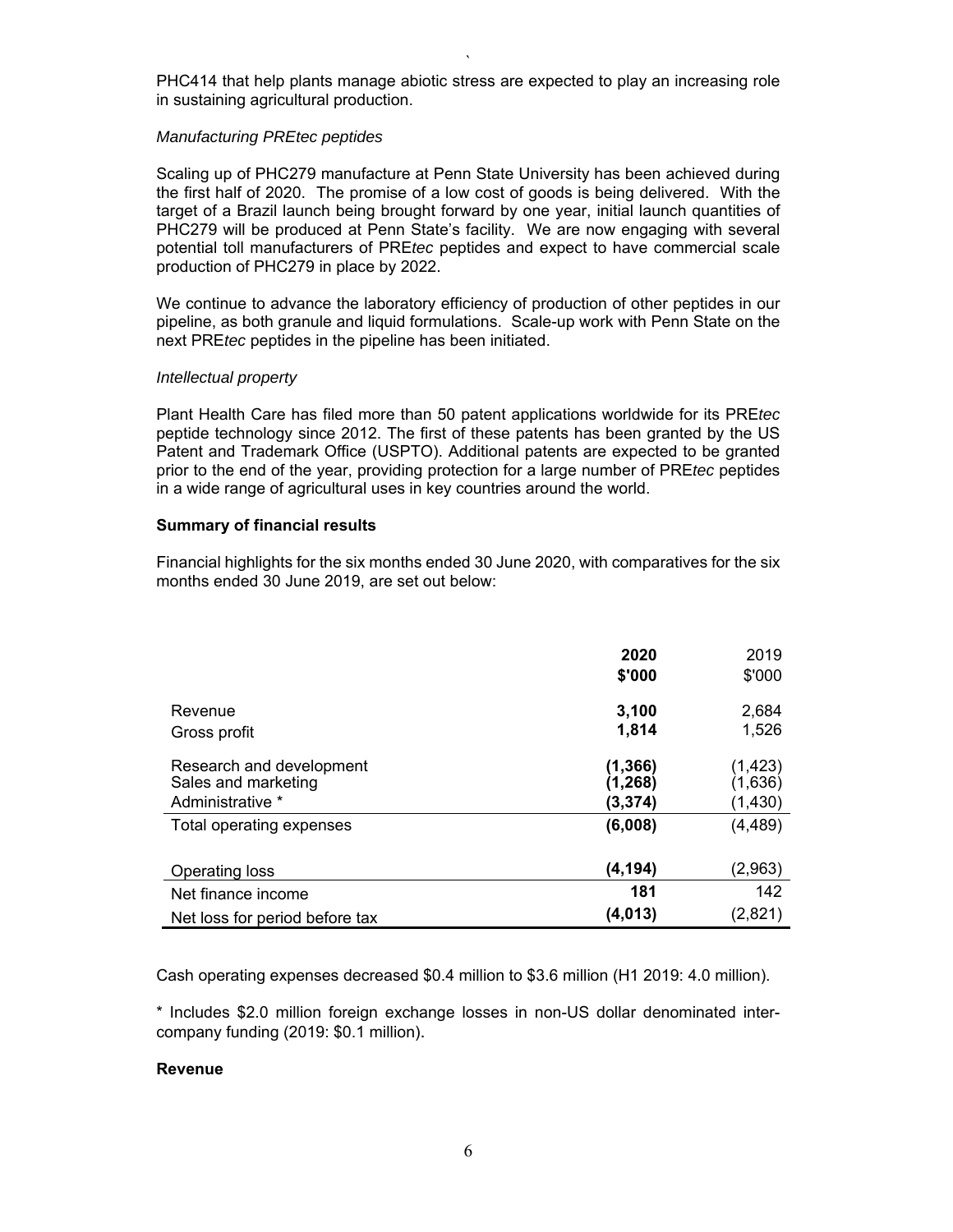Revenues for the six-month period ended 30 June 2020 were \$3.1 million (H1 2019: \$2.7 million) producing a gross profit of \$1.8 million (H1 2019: \$1.5 million) and the loss before tax was \$4.0 million (H1 2019: \$2.8 million). The gross profit margin was 59% (H1 2019: 57%). Harpin revenue increased 43% (48% constant currency) to \$1.9 million (2019: 1.3 million). Revenues were higher than prior year due to strong sales in the row and speciality crop markets in North America and resumed sales into the Sugarcane market in Brazil.

`

## **Cash operating expenses**

Operating expenses, excluding non-cash items, decreased \$0.4 million to \$3.6 million (2019: \$4.0 million) due to decreased personnel costs in sales and marketing. Adjusted LBITDA improved \$0.6 million to \$1.8 million (H1 2019: \$2.4 million) primarily due to increased gross margin and decreased Sales and Marketing costs.

## **Operating expenses**

Operating expenses increased by \$1.5 million for the six-month period to \$6.0 million (2019: \$4.5 million). This is primarily due to a \$2.0 million of currency loss primarily related to a Pound Sterling loan with a subsidiary company (H1 2019: \$0.1 million currency loss).

## **Cash position and liquidity**

As of 30 June 2020, the Group had cash and investments of \$5.1 million. Cash and costs continue to be tightly controlled.

During H1 2020, cash outflows decreased 39% to \$1.8 million (H1 2019: \$2.9 million). The decrease was due mainly to reductions in cash operating expenses, supported by the receipt of an unsecured note in the amount of \$0.3 million as part of the US Payroll Protection Plan.

Net cash outflows from operating activities decreased 29% to \$2.0 million (H1 2019: \$2.8 million). Included in the cash used in operations is a decrease in the Group's inventory balance offset by lower accounts payable balances. Adjusted LBITDA decreased \$0.6 million to \$1.8 million (H1 2019: \$2.4 million).

Net cash flows from financing activities increased \$4.9 million (H1 2019: (\$0.2 million)). The increase is due to the March 2020 equity raise of \$4.4 million and the receipt of \$0.3 million through the US Payroll Protection Plan.

## **Principal Risks and Uncertainties**

The principal risks and uncertainties facing the Group remain broadly consistent with the Principal Risks and Uncertainties reported in Plant Health Care's 31 December 2019 Annual Report. In addition, since then, the Board have been monitoring and mitigating the effects of the following international events on the Group's business:

## Covid-19

In March 2020, the World Health Organisation declared a global pandemic due to the Covid-19 virus that has spread across the globe, causing different governments and countries to enforce restrictions on people movements, a stop to international travel, and other precautionary measures. This has had a widespread impact economically and a number of industries have been heavily impacted. This has resulted in impacts on certain industries and a more general need to consider whether budgets and targets previously set are realistic in light of these events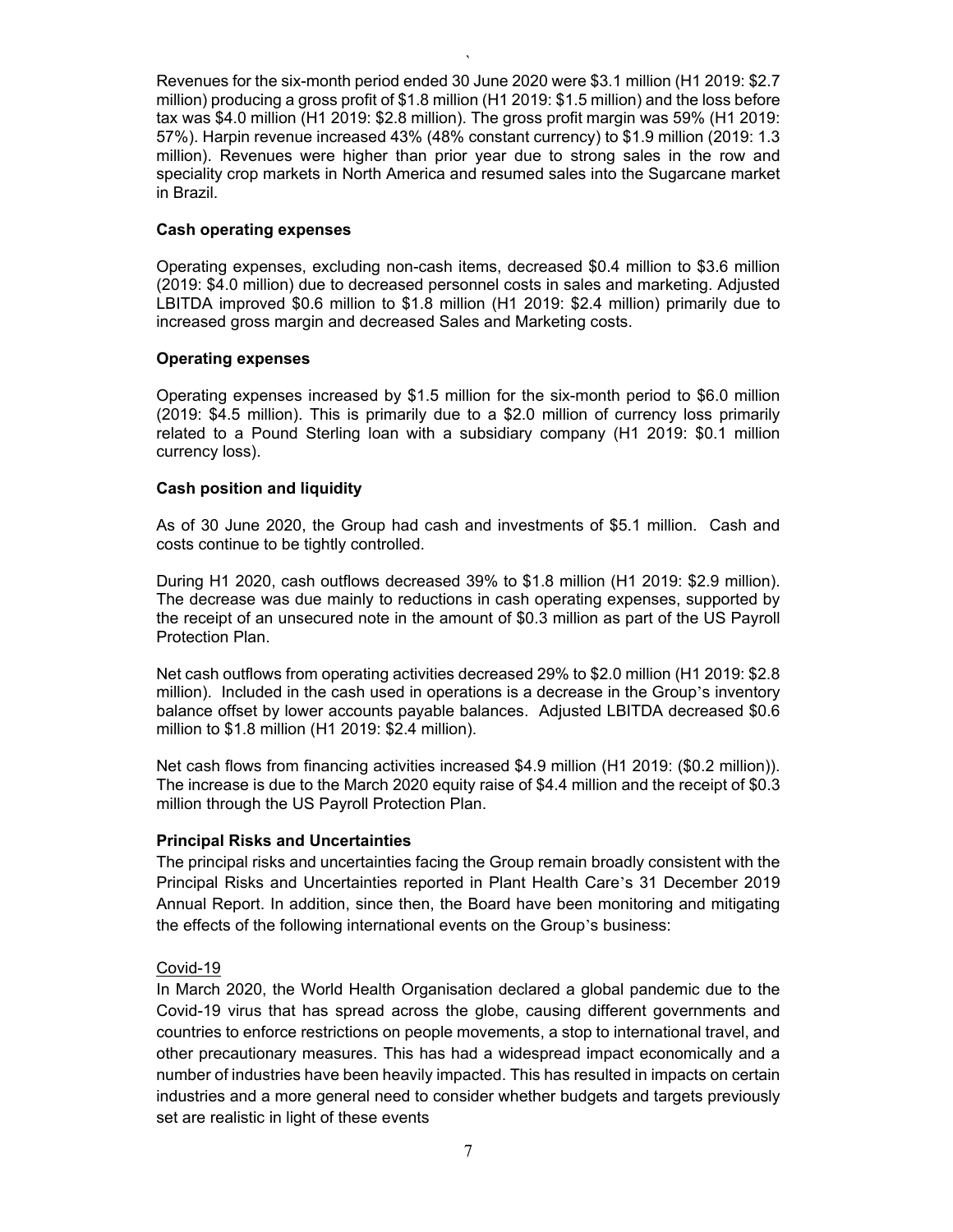As described above, the Covid-19 pandemic to date has had limited impact to our business. The Board remains optimistic that the business is well positioned to be able to navigate through the impact of Covid-19 due to the strength and flexibility of its relationships with its distributors, its strong balance sheet and its cash position.

`

#### Brexit

The United Kingdom ( 'UK') formally left the European Union ('EU') on 30 January 2020. The period of time from when the UK voted to exit the EU on 23 June 2016 and the formal process initiated by the UK government to withdraw from the EU, or Brexit, created volatility in the global financial markets. The UK now enters a transition period, being an intermediary arrangement covering matters like trade and border arrangements, citizens 'rights and jurisdiction on matters including dispute resolution, taking account of The EU (Withdrawal Agreement) Act 2020, which ratified the Withdrawal Agreement, as agreed between the UK and the EU. The transition period is currently due to end on 31 December 2020 and ahead of this date, negotiations are ongoing to determine and conclude a formal agreement between the UK and EU on the aforementioned matters.

The UK currently represents some 3% of revenues for the Group and is not a manufacturing centre. As the Group operates subsidiaries in many countries, there are several channels available to us to continue business with the same customers, should the need arise, with little to no effect from Brexit changes. As such, the Directors currently deem that the effects of the UK's current transitional period outside the EU and the impact of ongoing discussions with the EU will not have a significant impact on the Group's operations. However, the Directors and Senior Leadership Team are closely monitoring the situation to be in a position to manage the risk of any volatility in global financial markets and impact on global economic performance due to Brexit.

## **Current trading and outlook**

The Board remains confident about the prospects for building a growing, profitable Commercial business, as sales of Harpin  $\alpha\beta$  continue to increase. We anticipate a strong second half of 2020 and are confident of achieving material revenue growth in 2020, despite macro-level market-driven challenges.

Preparations for the first launches of PHC279 are progressing to plan, with further PRE*tec* peptides following. The medium-term prospects for PRE*tec* peptides, in markets worth more than \$5 billion, are very exciting.

The Board has reviewed the Company's cash position and concluded that we are able to achieve cash breakeven within existing cash resources. The Board will take whatever steps are necessary, including by reducing cash expenses, to achieve that.

**Dr. Christopher Richards**  *Chief Executive Officer*  15 September 2020

#### **Consolidated statement of comprehensive income FOR THE SIX MONTHS ENDED 30 JUNE 2020**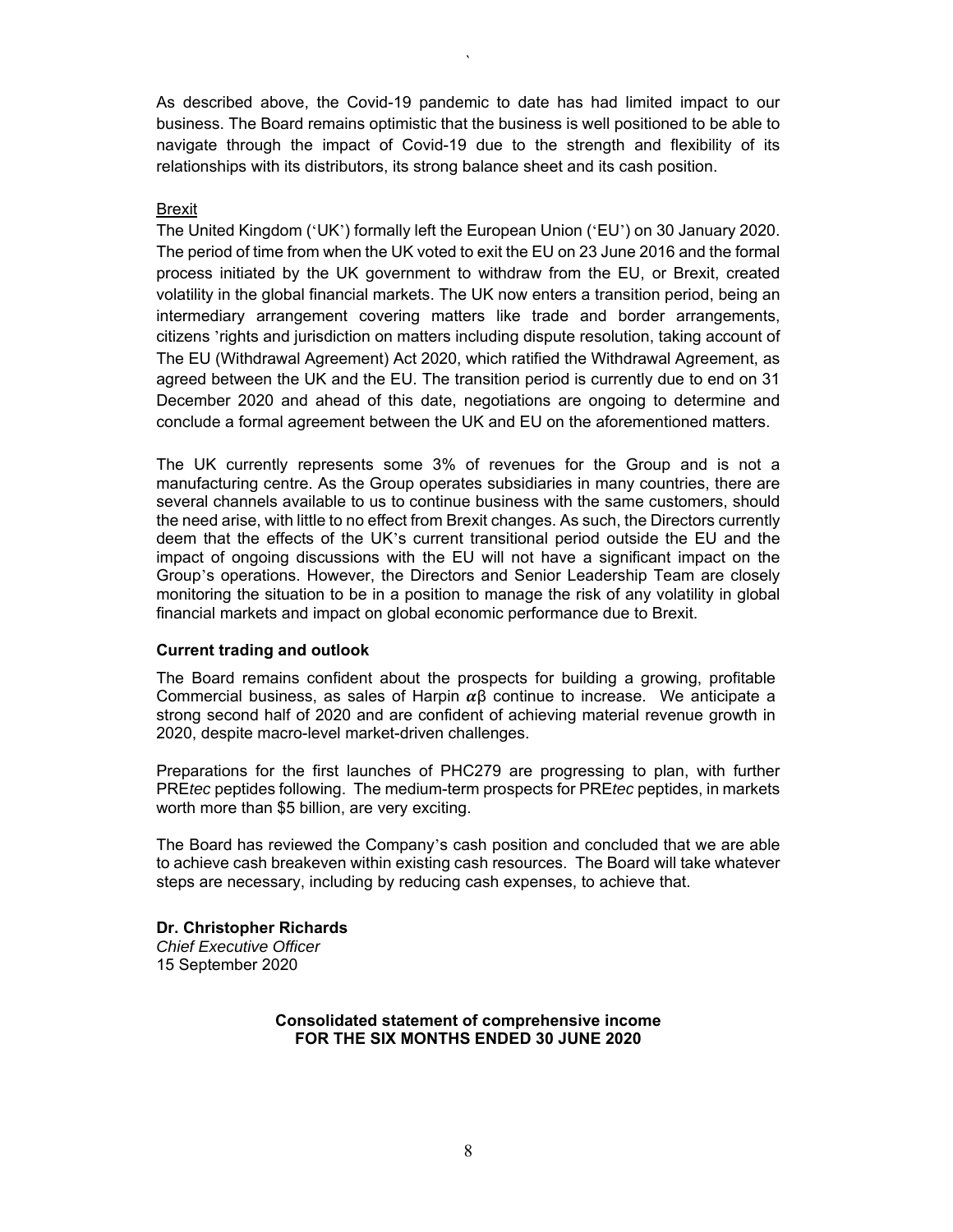|                                         |             | <b>Six months</b> | Six months  |
|-----------------------------------------|-------------|-------------------|-------------|
|                                         |             | to 30 June        | to 30 June  |
|                                         |             | 2020              | 2019        |
|                                         |             | (Unaudited)       | (Unaudited) |
|                                         | <b>Note</b> | \$'000            | \$'000      |
| <b>Revenue</b>                          |             | 3,100             | 2,684       |
| Cost of sales                           |             | (1, 286)          | (1, 158)    |
| <b>Gross profit</b>                     |             | 1,814             | 1,526       |
| Research and development                |             | (1, 366)          | (1, 423)    |
| Sales and marketing                     |             | (1, 268)          | (1,636)     |
| Administrative expenses                 |             | (3, 374)          | (1, 430)    |
| <b>Operating loss</b>                   | 4           | (4, 194)          | (2,963)     |
| Finance income                          |             | 193               | 160         |
| Finance expense                         |             | (12)              | (18)        |
| Loss before tax                         |             | (4,013)           | (2,821)     |
| Income tax expense                      |             | (14)              | (1)         |
| Net loss for the period                 |             | (4,027)           | (2,822)     |
| Other comprehensive income:             |             |                   |             |
| Exchange difference on translation of   |             |                   |             |
| foreign operations                      |             | 1,444             | 155         |
| Total comprehensive loss for the period |             | (2, 583)          | (2,667)     |
|                                         |             |                   |             |
| Basic and diluted loss per share        | 6           | \$(0.02)          | \$(0.02)    |

 $\ddot{\phantom{a}}$ 

## **Consolidated statement of financial position AT 30 JUNE 2020**

|                               | 30 June<br>2020 | 31 December<br>2019 |
|-------------------------------|-----------------|---------------------|
|                               | (Unaudited)     | (Audited)           |
| Note                          | \$'000          | \$'000              |
| <b>Assets</b>                 |                 |                     |
| <b>Non-current assets</b>     |                 |                     |
| Intangible assets             | 1,627           | 1,649               |
| Property, plant and equipment | 287             | 475                 |
| Right-of-use                  | 257             | 416                 |
| Trade and other receivables   | 129             | 150                 |
| Total non-current assets      | 2,300           | 2,690               |
| <b>Current assets</b>         |                 |                     |
| Inventories                   | 3,284           | 2,960               |
| Trade and other receivables   | 2,995           | 3,747               |
| 3<br>Investments              | 3,532           | 1,964               |
| Cash and cash equivalents     | 1,581           | 457                 |
| Total current assets          | 11,392          | 9,128               |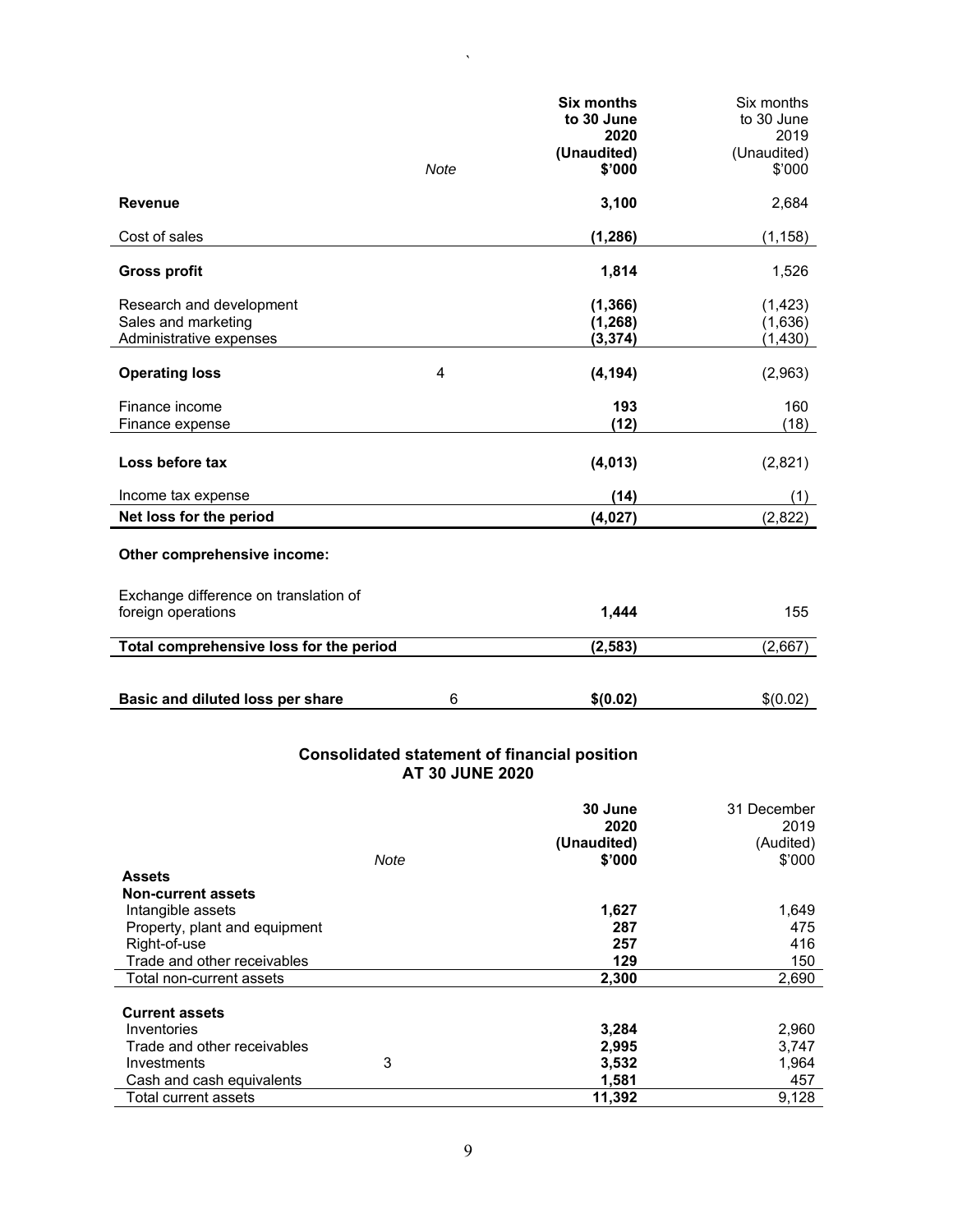| <b>Total assets</b>               | 13,692    | 11,818   |
|-----------------------------------|-----------|----------|
|                                   |           |          |
| <b>Liabilities</b>                |           |          |
| <b>Current liabilities</b>        |           |          |
| Trade and other payables          | 1,134     | 1,406    |
| Short term lease liabilities      | 195       | 353      |
| Short-term borrowings             | 448       |          |
| Total current liabilities         | 1,777     | 1,759    |
|                                   |           |          |
| <b>Non-current liabilities</b>    |           |          |
| Long term lease liabilities       | 83        | 107      |
| Total non-current liabilities     | 83        | 107      |
|                                   |           |          |
| <b>Total liabilities</b>          | 1,860     | 1,866    |
|                                   |           |          |
| <b>Total net assets</b>           | 11,832    | 9,952    |
|                                   |           |          |
| Capital and reserves attributable |           |          |
| to owners of the Company          |           |          |
| Share capital                     | 3,605     | 3,030    |
| Share premium                     | 92,520    | 88,647   |
| Foreign exchange reserve          | 1,383     | (61)     |
| Retained earnings                 | (85, 676) | (81,664) |
|                                   |           |          |
| <b>Total equity</b>               | 11,832    | 9,952    |

 $\hat{\mathbf{v}}$ 

# **Consolidated statement of cash flows FOR THE SIX MONTHS ENDED 30 JUNE 2020**

|                                               | Six months ended<br>30 June | Six months ended<br>30 June |
|-----------------------------------------------|-----------------------------|-----------------------------|
|                                               | 2020                        | 2019                        |
|                                               | (Unaudited)                 | (Unaudited)                 |
|                                               | \$'000                      | \$'000                      |
| Cash flows from operating activities          |                             |                             |
| Loss for the year                             | (4,029)                     | (2,822)                     |
| Adjustments for:                              |                             |                             |
| Depreciation of property, plant and equipment | 168                         | 179                         |
| Depreciation of right-of-use assets           | 161                         | 166                         |
| Amortisation of intangibles                   | 22                          | 22                          |
| Share-based payment expense                   | 16                          | 54                          |
| Finance income                                | (126)                       | (160)                       |
| Finance expense                               | 11                          | 18                          |
| Foreign exchange on intercompany              | 1.460                       | 155                         |
| Decrease in trade and other receivables       | 903                         | 811                         |
| Gain on disposal of fixed assets              |                             | (16)                        |
| Increase in inventories                       | (324)                       | (476)                       |
| Decrease in trade and other payables          | (273)                       | (735)                       |
| Net cash used in operating activities         | (2,011)                     | (2,804)                     |
| <b>Investing activities</b>                   |                             |                             |
| Purchase of property, plant and equipment     | (2)                         | (56)                        |
| Sale of property, plant and equipment         |                             | 42                          |
| Finance income                                | 67                          | 200                         |
|                                               |                             |                             |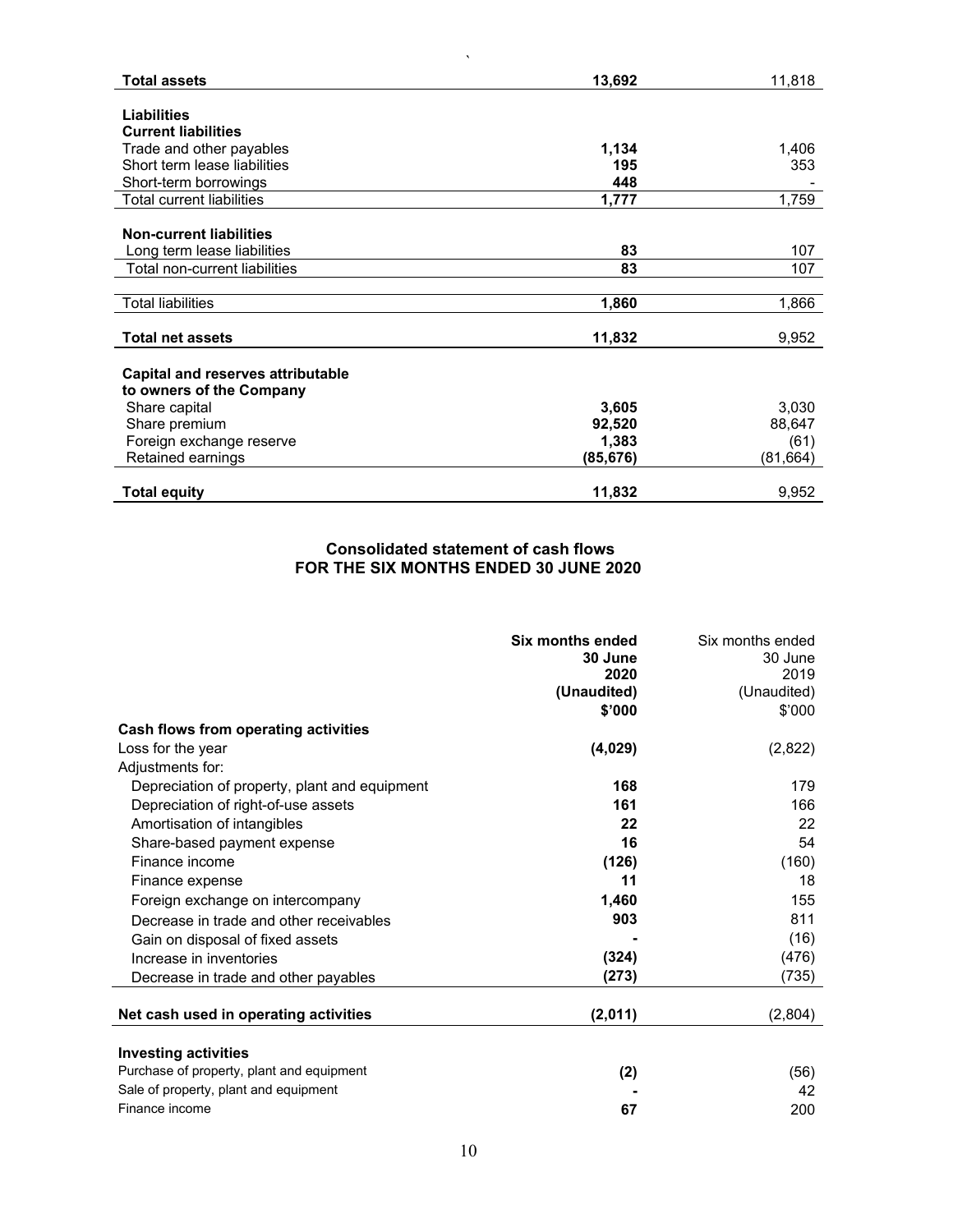| $\cdot$                                          |         |         |
|--------------------------------------------------|---------|---------|
| Purchase of investments                          | (2,733) | (19)    |
| Sale of investments                              | 1,098   | 1,085   |
|                                                  |         |         |
| Net cash (used)/provided by investing activities | (1,570) | 1,252   |
|                                                  |         |         |
| <b>Financing activities</b>                      |         |         |
| Finance expense                                  | (2)     | (2)     |
| Lease payments                                   | (190)   | (186)   |
| Issue of ordinary share capital                  | 4,449   |         |
| Proceeds from unsecured loan                     | 448     |         |
|                                                  |         |         |
| Net cash provided/(used) by financing activities | 4,705   | (188)   |
|                                                  |         |         |
| Net increase/(decrease) in cash and cash         |         |         |
| equivalents                                      | 1,124   | (1,740) |
| Effects of exchange rate changes on cash         |         |         |
| and cash equivalents                             |         | (29)    |
| Cash and cash equivalents at beginning of period | 457     | 2,459   |
|                                                  |         |         |
| Cash and cash equivalents at end of period       | 1,581   | 690     |

## **Notes to the unaudited financial information**

## **1 General information**

Plant Health Care plc is a company incorporated and domiciled in England. The unaudited interim financial information of the Group for the six months ended 30 June 2020 comprise the Company and its subsidiaries (together referred to as the "Group").

The Board of Directors approved this interim report on 15 September 2020.

## **2 Basis of preparation and accounting policies**

These interim consolidated financial statements have been prepared using accounting policies based on International Financial Reporting Standards (IFRS and IFRIC Interpretations) issued by the International Accounting Standards Board (IASB) as adopted for use in the EU. They do not include all disclosures that would otherwise be required in a complete set of financial statements and should be read in conjunction with the 31 December 2019 Annual Report. The financial information for the half years ended 30 June 2020 and 30 June 2019 does not constitute statutory accounts within the meaning of Section 434 (3) of the Companies Act 2006 and both periods are unaudited.

The annual financial statements of Plant Health Care Plc ('the Group') are prepared in accordance with IFRS as adopted by the European Union. The statutory Annual Report and Financial Statements for 2019 have been filed with the Registrar of Companies. The Independent Auditors' Report on the Annual Report and Financial Statements for the year ended 31 December 2019 was unqualified, did draw attention to a matter by way of emphasis, being going concern and did not contain a statement under 498(2) or 498(3) of the Companies Act 2006.

The Group has applied the same accounting policies and methods of computation in its interim consolidated financial statements as in its 31 December 2019 annual financial statements, except for those that relate to new standards and interpretations effective for the first time for periods beginning on (or after) 1 January 2020 and will be adopted in the 2020 financial statements. There are deemed to be no new and amended standards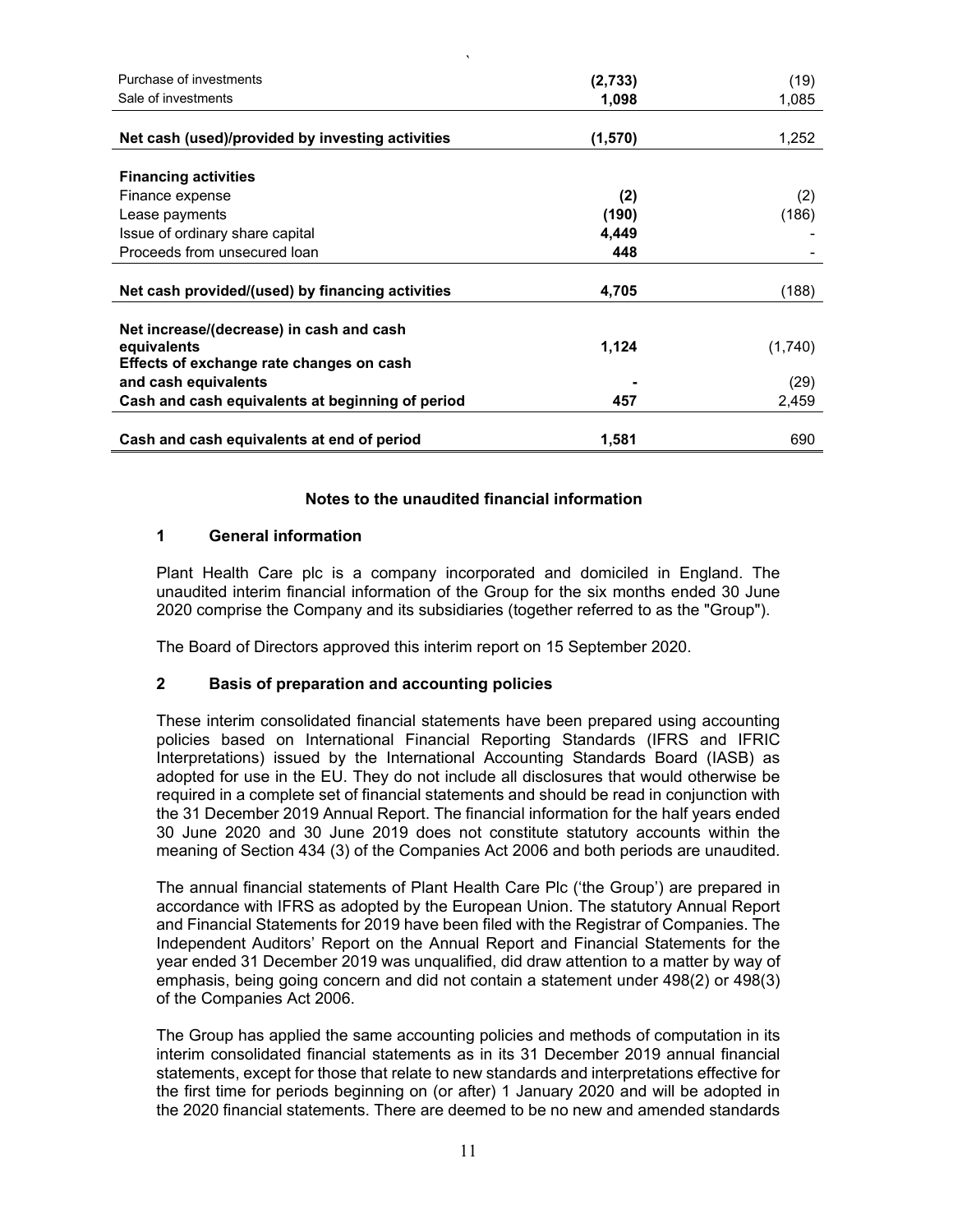` and/or interpretations that will apply for the first time in the next annual financial statements that are expected to have a material impact on the Group.

## **Going Concern**

In March 2020, the World Health Organisation declared a global pandemic due to the Covid-19 virus that has spread across the globe, causing different governments and countries to enforce restrictions on people movements, a stop to international travel, and other precautionary measures. This has had a widespread impact economically and a number of industries have been heavily impacted. This has resulted in supply chain disruption in certain industries, uncertainty over cash collection from certain suppliers, and a more general need to consider whether budgets and targets previously set are realistic in light of these events.

In carrying out the going concern assessment, the Directors have considered a number of scenarios, taking account of the possible impacts of the pandemic, in relation to revenue forecasts for the next 12 months. An analysis was performed to reflect a variety of possible cash flow scenarios where the Group had significantly reduced revenues for the twelve months following the date of this Interim Report. A material downside scenario assumed that current agreed contractual minimum revenues will be maintained over the period and no new contract revenues. In such a scenario, the Group has identified cost reductions which could be implemented, to help mitigate the impact on cash outflows. As such, the Directors have concluded that taking account of the Group's contractually secured working capital at the date of this report, there exists a material uncertainly which may cast doubt as to the Groups ability to continue as a going concern. However, given working capital options available, including the Group's track record of raising funding when required, the Directors believe the Group will continue as a going concern for the foreseeable future. The interim financial statements do not include the adjustments that would be required if the Group were unable to continue as a going concern

## **3 Investments**

Investments comprise short-term investments in notes and bonds having investment grade ratings. These assets are actively managed and evaluated by key management personnel on a fair value basis in accordance with a documented investment strategy. They are carried at fair value as determined by quoted prices on active markets, with changes in fair values recognised through profit and loss.

## **4 Operating loss**

|                                          | Six months to | Six months to |
|------------------------------------------|---------------|---------------|
|                                          | 30 June       | 30 June       |
|                                          | 2020          | 2019          |
|                                          | (unaudited)   | (unaudited)   |
|                                          | \$'000        | \$'000        |
| Operating loss is stated after charging: |               |               |
| Depreciation                             | 329           | 345           |
| Amortisation                             | 22            | 22            |
| Share-based payment expense              | 16            | 54            |
| Foreign exchange loss                    | 2,045         | 80            |

## **5 Segment information**

The Group views, manages and operates its business according to geographical segments. Revenue is generated from the sale of agricultural products across all geographies.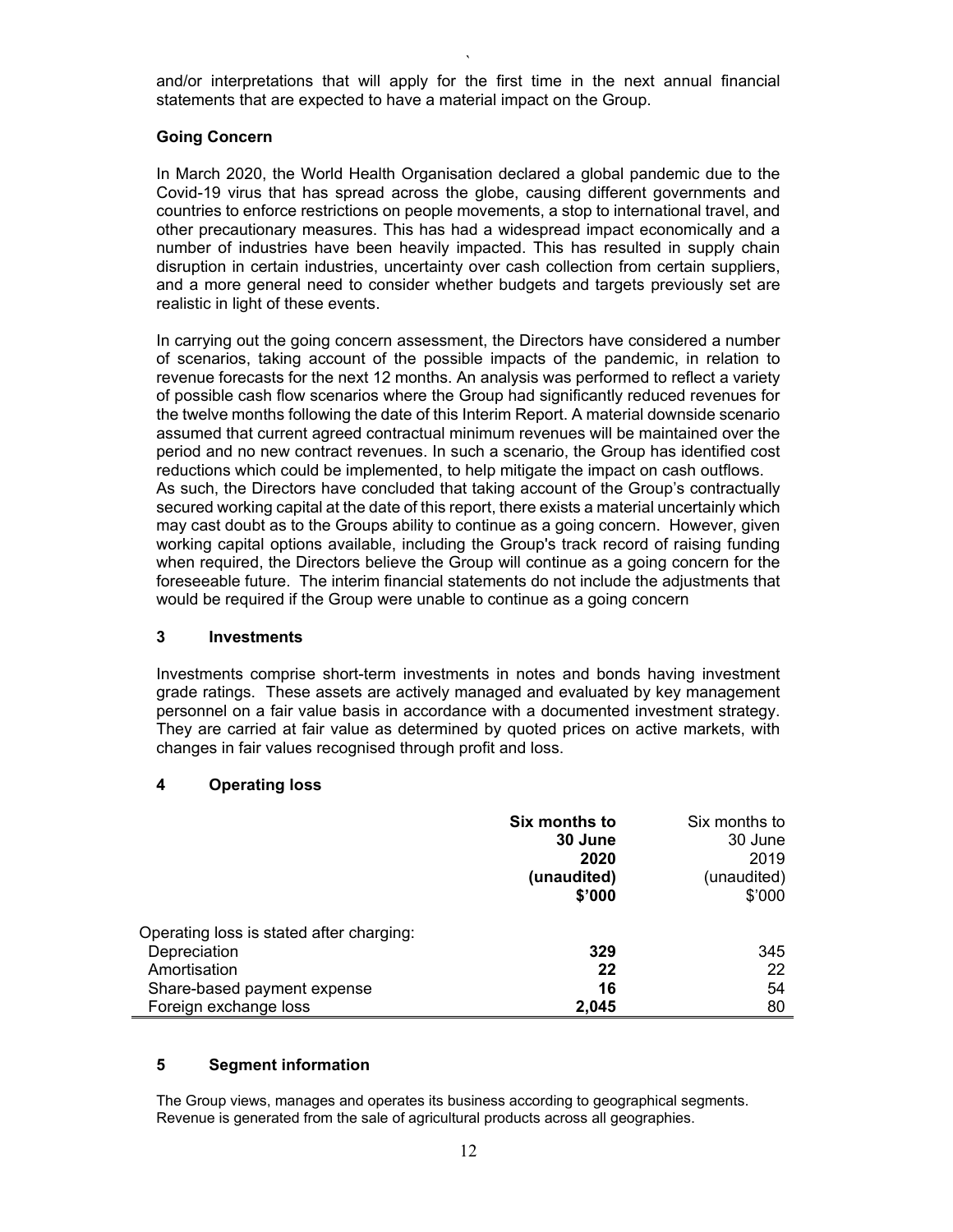## **Six months to 30 June 2020 (unaudited)**

|                                                                                                                         | Americas<br>\$'000      | Mexico<br>\$'000        | Rest of<br>World<br>\$'000 | Elimination<br>\$'000 | Total<br>Commercial<br>\$'000 | New<br>Technology<br>\$'000 | Total<br>\$'000                          |
|-------------------------------------------------------------------------------------------------------------------------|-------------------------|-------------------------|----------------------------|-----------------------|-------------------------------|-----------------------------|------------------------------------------|
| Revenue*<br>Proprietary product sales<br>Third-party product sales                                                      | 975                     | 230<br>1,154            | 737<br>4                   |                       | 1,942<br>1,158                |                             | 1,942<br>1,158                           |
| Inter-segmental product sales                                                                                           | 353                     |                         | 46                         | (399)                 |                               |                             |                                          |
| <b>Total revenue</b>                                                                                                    | 1,328                   | 1,384                   | 787                        | (399)                 | 3,100                         |                             | 3,100                                    |
| Group consolidated revenue                                                                                              | 1,328                   | 1,384                   | 787                        | (399)                 | 3,100                         |                             | 3,100                                    |
| Cost of sales<br>Research and development<br>Sales and marketing<br>Administration                                      | (655)<br>(689)<br>(395) | (721)<br>(290)<br>(186) | (309)<br>(289)<br>(87)     | 399                   | (1, 286)<br>(1,268)<br>(668)  | (1,089)<br>(96)             | (1, 286)<br>(1,089)<br>(1, 268)<br>(764) |
| Non-cash expenses:<br>Depreciation<br>Amortisation<br>Share-based payment                                               | (47)<br>(19)            | (35)                    | (7)<br>(3)                 |                       | (89)<br>(22)                  | (240)<br>(11)               | (329)<br>(22)<br>(11)                    |
| <b>Segment operating</b><br>(loss)/profit<br>Corporate expenses **<br>Wages and professional fees<br>Administration *** | (477)                   | 152                     | 92                         |                       | (233)                         | (1, 436)                    | (1,669)<br>(518)<br>(2,007)              |
| <b>Operating loss</b><br>Finance income<br>Finance expense                                                              |                         |                         |                            |                       |                               |                             | (4, 194)<br>193<br>(12)                  |
| Loss before tax                                                                                                         |                         |                         |                            |                       |                               |                             | (4.013)                                  |

`

\* Revenue from one customer within the Mexico segment totalled \$508,000 or 16% of Group revenues. Revenue from one customer within the America's segment totalled \$365,000 or 12% of Group revenues.

\*\* These amounts represent public company expenses for which there is no reasonable basis by which to allocate the amounts across the Group's segments.

\*\*\* Includes net share-based payments expense of \$5,000 attributed to corporate employees who are not affiliated with any of the Commercial or New technology segments. Includes \$2.0 million foreign exchange losses in non-US dollar denominated inter-company funding.

## **Six months to 30 June 2019 (unaudited)**

|                               | Americas<br>\$'000 | Mexico<br>\$'000 | Rest of<br>World<br>\$'000 | Elimination<br>\$'000 | Total<br>Commercial<br>\$'000 | New<br>Technology<br>\$'000 | Total<br>\$'000 |
|-------------------------------|--------------------|------------------|----------------------------|-----------------------|-------------------------------|-----------------------------|-----------------|
| Revenue*                      |                    |                  |                            |                       |                               |                             |                 |
| Proprietary product sales     | 380                | 288              | 678                        |                       | 1.346                         | ٠                           | 1.346           |
| Third-party product sales     | 21                 | 1.317            |                            |                       | 1,338                         |                             | 1,338           |
| Inter-segmental product sales | 330                |                  | 236                        | (566)                 |                               | ۰                           |                 |
| <b>Total revenue</b>          | 731                | 1.605            | 914                        | (566)                 | 2.684                         | ۰                           | 2.684           |
| Group consolidated revenue    | 731                | 1.605            | 914                        | (566)                 | 2,684                         |                             | 2,684           |
| Cost of sales                 | (477)              | (814)            | (433)                      | 566                   | (1, 158)                      |                             | (1.158)         |
| Research and development      |                    |                  |                            |                       |                               | (1,095)                     | (1,095)         |
| Sales and marketing           | (782)              | (412)            | (443)                      |                       | (1,637)                       |                             | (1,637)         |
| Administration                | (328)              | (129)            | (76)                       |                       | (533)                         | (110)                       | (643)           |